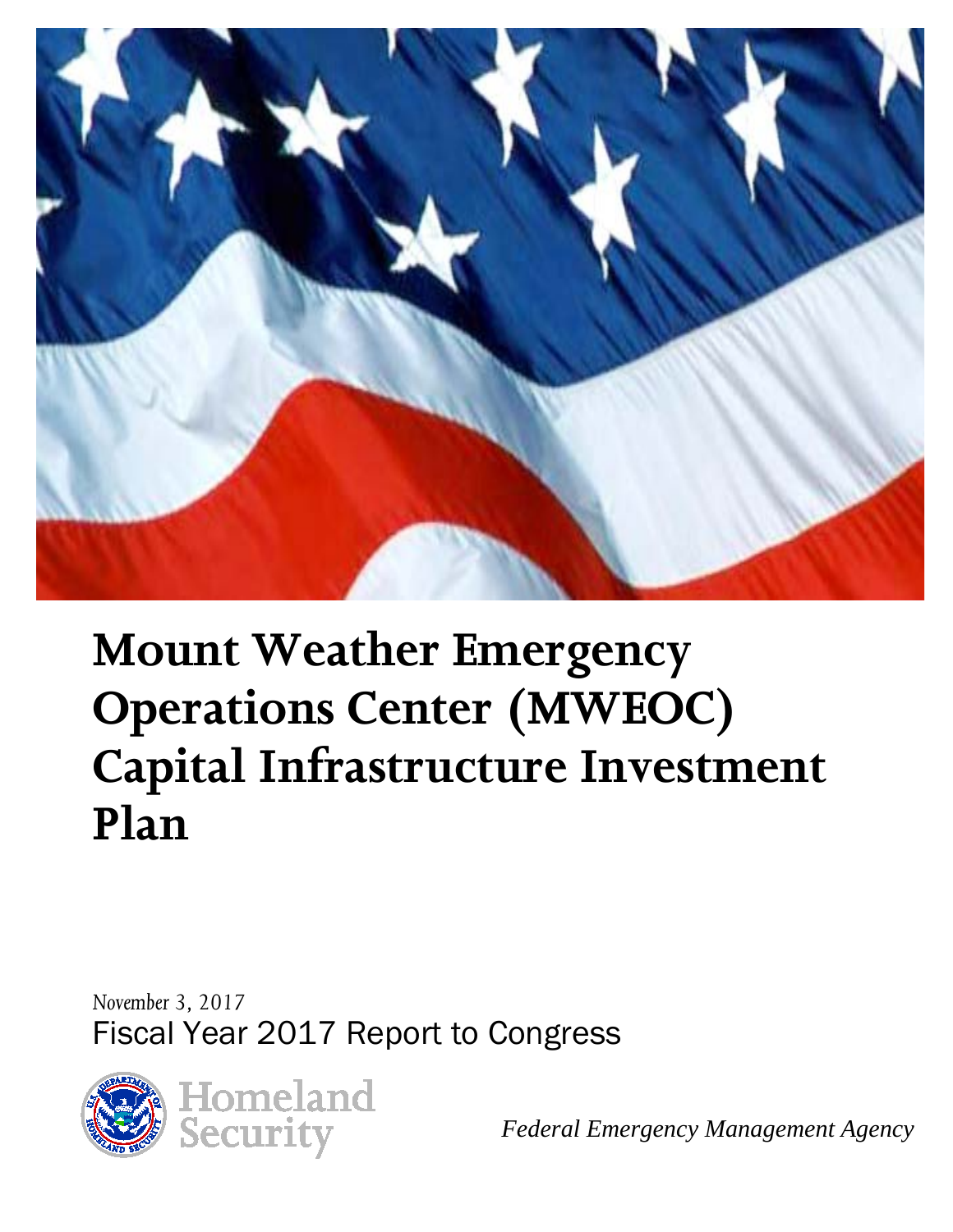### Foreword from the Administrator

November 3, 2017

I am pleased to present the following "Mount Weather Emergency Operations Center (MWEOC) Capital Infrastructure Investment Plan," which has been prepared by the Federal Emergency Management Agency (FEMA).

This document has been compiled pursuant to language set forth in the Joint Explanatory Statement and House Report 114-668, both accompanying the Fiscal Year (FY) 2017 Department of Homeland Security (DHS) Appropriations Act (P.L. 115-31).

Pursuant to congressional requirements, this report is being provided to the following Members of Congress:



The Honorable John R. Carter Chairman, House Appropriations Subcommittee on Homeland Security

The Honorable Lucille Roybal-Allard Ranking Member, House Appropriations Subcommittee on Homeland Security

The Honorable John Boozman Chairman, Senate Appropriations Subcommittee on Homeland Security

The Honorable Jon Tester Ranking Member, Senate Appropriations Subcommittee on Homeland Security

Inquiries relating to this report may be directed to me at (202) 646-3900 or to the Department's Acting Chief Financial Officer, Stacy Marcott, at (202) 447-5751.

Sincerely,

Brock Long Administrator Federal Emergency Management Agency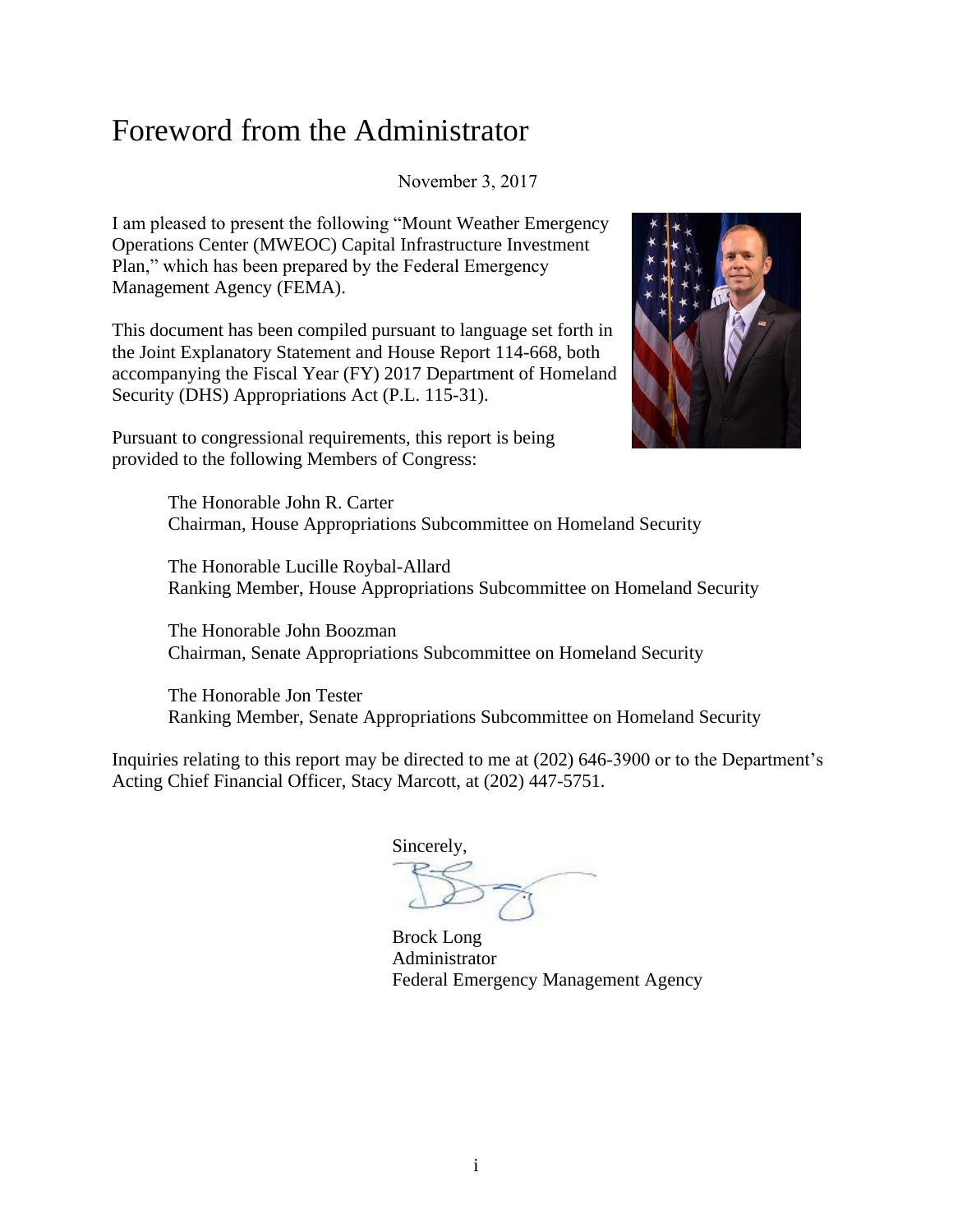### Executive Summary

The Joint Explanatory Statement and House Report 114-668, which accompany the FY 2017 DHS Appropriations Act, continue the reporting requirement listed in House Report 114-215 that requires FEMA to provide the MWEOC capital infrastructure investment plan for FY 2017 through FY 2021. In addition, the request is to show previous year obligations beginning in FY 2011 through FY 2016.

To fulfill this requirement, MWEOC submits this report containing completion and funding execution information on the identified projects from FYs 2011–2016, and the execution and request for projects from FYs 2017–2021. This report addresses the capital investment for major renovations of two historic buildings and new construction to replace buildings constructed in the 1950s and 1960s, and the demolition of the old buildings.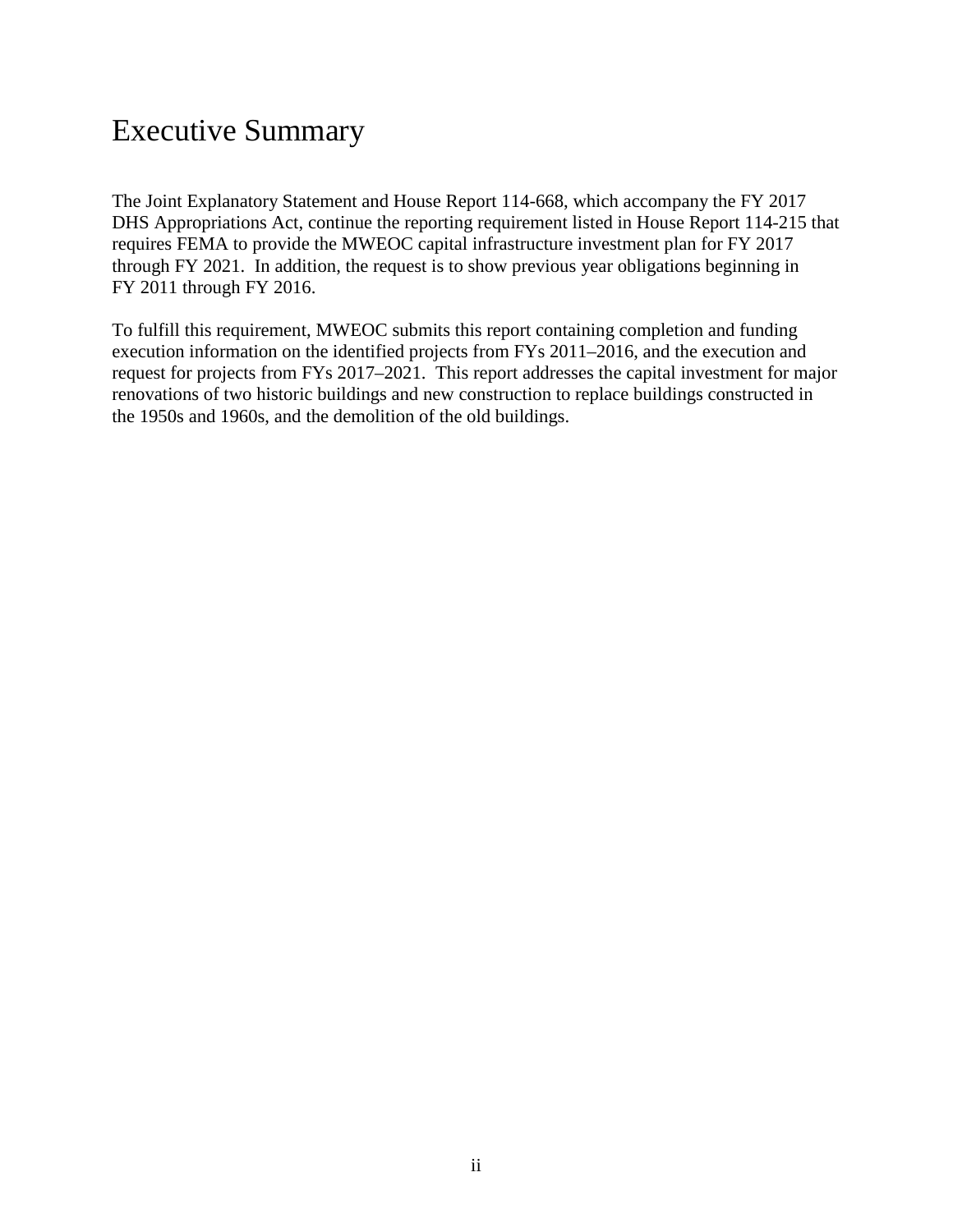

# Mount Weather Emergency Operations Center (MWEOC) Capital Infrastructure Investment Plan

# Table of Contents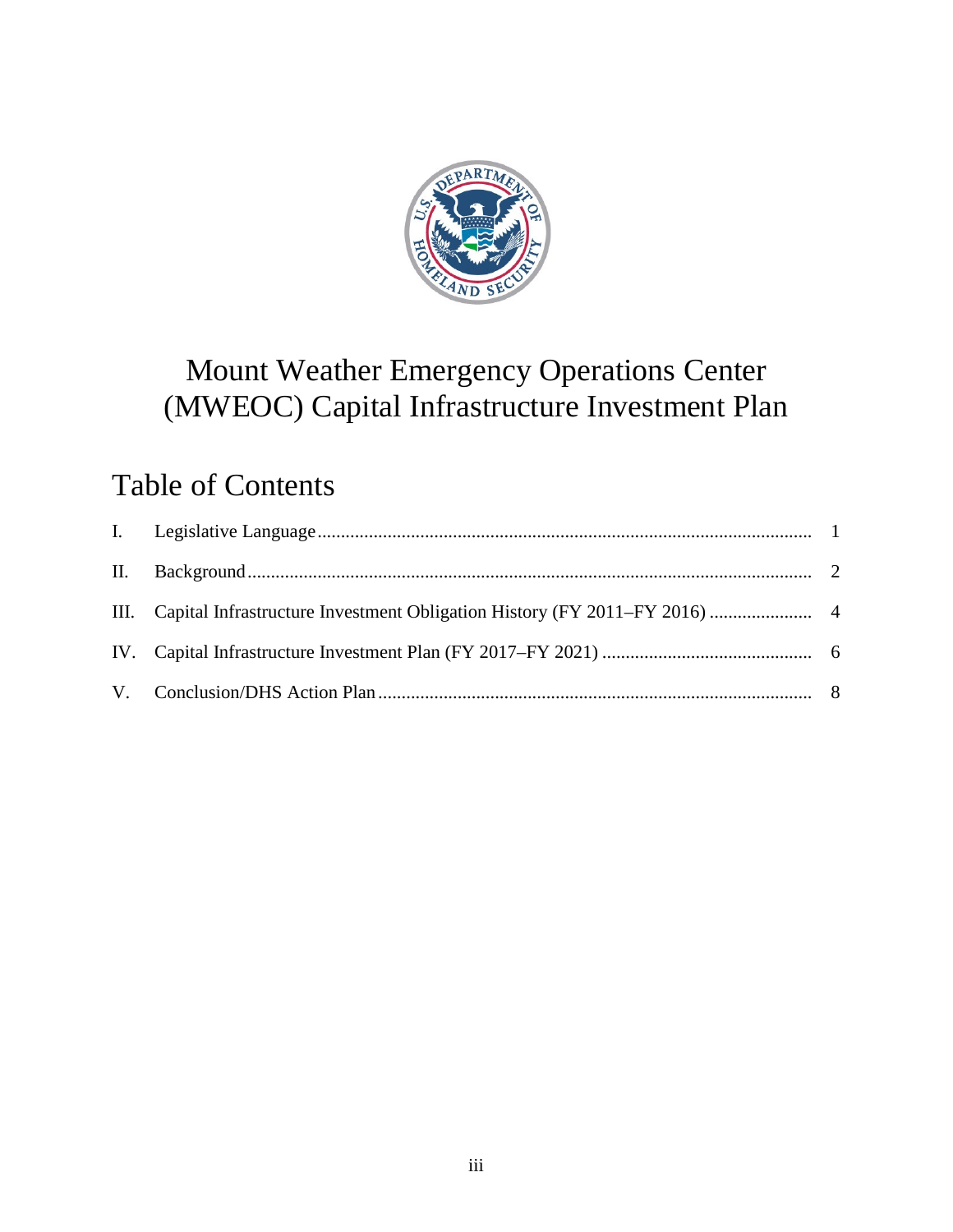### <span id="page-4-0"></span>I. Legislative Language

This document has been compiled in response to language set forth in the Joint Explanatory Statement and House Report 114-668 accompanying the Fiscal Year (FY) 2017 Department of Homeland Security (DHS) Appropriations Act (P.L. 115-31).

The Joint Explanatory Statement includes the following provision:

FEMA shall provide an updated capital infrastructure investment plan for fiscal years 2017 through 2021, consistent with the direction in House Report 114-215.

House Report 114-668 states:

Not later than 60 days after the date of the enactment of this Act, FEMA shall provide an updated capital infrastructure investment plan for fiscal year 2016 through fiscal year 2021, consistent with the direction in House Report 114-215.

House Report 114-215 states:

Further, not later than 60 days after the date of enactment of this Act, FEMA shall provide a capital infrastructure investment plan for fiscal year 2016 through fiscal year 2020 that also reports capital investment funding previously obligated beginning in fiscal year 2010 through fiscal year 2015. At a minimum, the plan must include: a schedule of resource needs by year; an alternatives analysis that includes a review of renovation as compared to new construction options; a timeline that includes major milestones; and a projection of annual maintenance costs.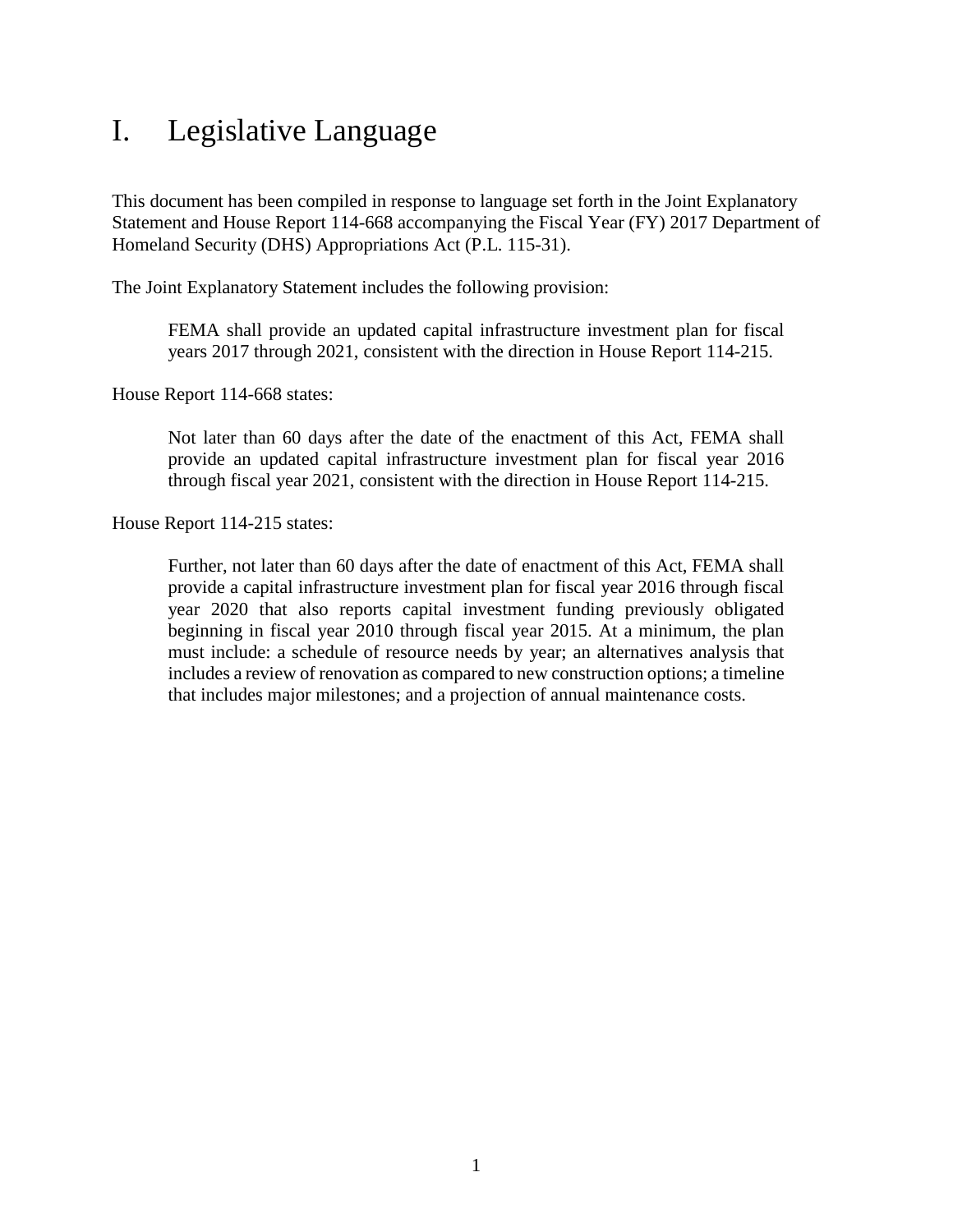### <span id="page-5-0"></span>II. Background

The Joint Explanatory Statement and House Report 114-668, which accompany the FY 2017 DHS Appropriations Act (P.L. 115-31), continue the reporting requirement listed in House Report 114-215 that requires the Federal Emergency Management Agency (FEMA) to provide the Mount Weather Emergency Operations Center (MWEOC) capital infrastructure investment plan. The plan is updated for FY 2017 through FY 2021. In addition, the requirement is to show previous year obligations beginning in FY 2011 through FY 2016 consistent with the direction in House Report 114-215.

MWEOC is a 564-acre DHS FEMA facility located approximately 60 miles west of Washington, D.C., which is split into two areas on the basis of its mission: Area A, which is the unclassified, above-ground portion, and Area B, which is the classified, below-ground portion. MWEOC provides reliable support, redundant infrastructure, and resilient capabilities to support Executive Branch continuity of operations, incident management, and classified programs for multiple federal departments and agencies (D/A). In addition to upholding FEMA's mission to support citizens and first responders to prepare for, protect against, respond to, recover from, and mitigate all hazards, MWEOC has a mission to be ready to support its partners at all times, under all conditions. In order to achieve these missions and organizational goals, it is imperative that MWEOC maintain situational awareness ahead of evolving threats and hazards.

During FY 2016, MWEOC commissioned several independent assessments of existing site infrastructure in order to obtain an accurate picture of the site's capabilities compared to presentday mission partner (i.e., tenant) requirements. Assessments included an urban planning and site development study, power assessment, and an information technology (IT) assessment. One of the key findings indicated that failure to replace or upgrade antiquated MWEOC buildings will hinder onsite readiness.

The assessments highlight persistent occupational safety and health hazards. In particular, the occupants of Building 413 (B413), a designated historic building, were relocated to B733 2 years ago because of health hazards caused by extensive mold growth. Like B413, many of the older buildings on site contain water pipes made of cast iron or clay, which have a maximum design life of 50 years. For onsite buildings constructed in the 1950s and 1960s, the water pipes already are past this period and experience recurring leaks. Recurring leaks lead to increased moisture and mold growth, both of which may lead to upper respiratory issues in otherwise healthy individuals. Other issues posed by some of the older onsite buildings include health hazards caused by lead paint and asbestos. The renovation of old buildings considered historical (only three buildings) and construction of new buildings is intended to correct and mitigate these types of life-safety risks.

Currently, the MWEOC is in the process of developing a master plan based on the results of the assessments. The plan is intended to address the potential consequences and proposed solutions as identified by those assessments; the plan also identifies the resources required to upgrade and maintain MWEOC as a modern facility to meet critical mission requirements. Since the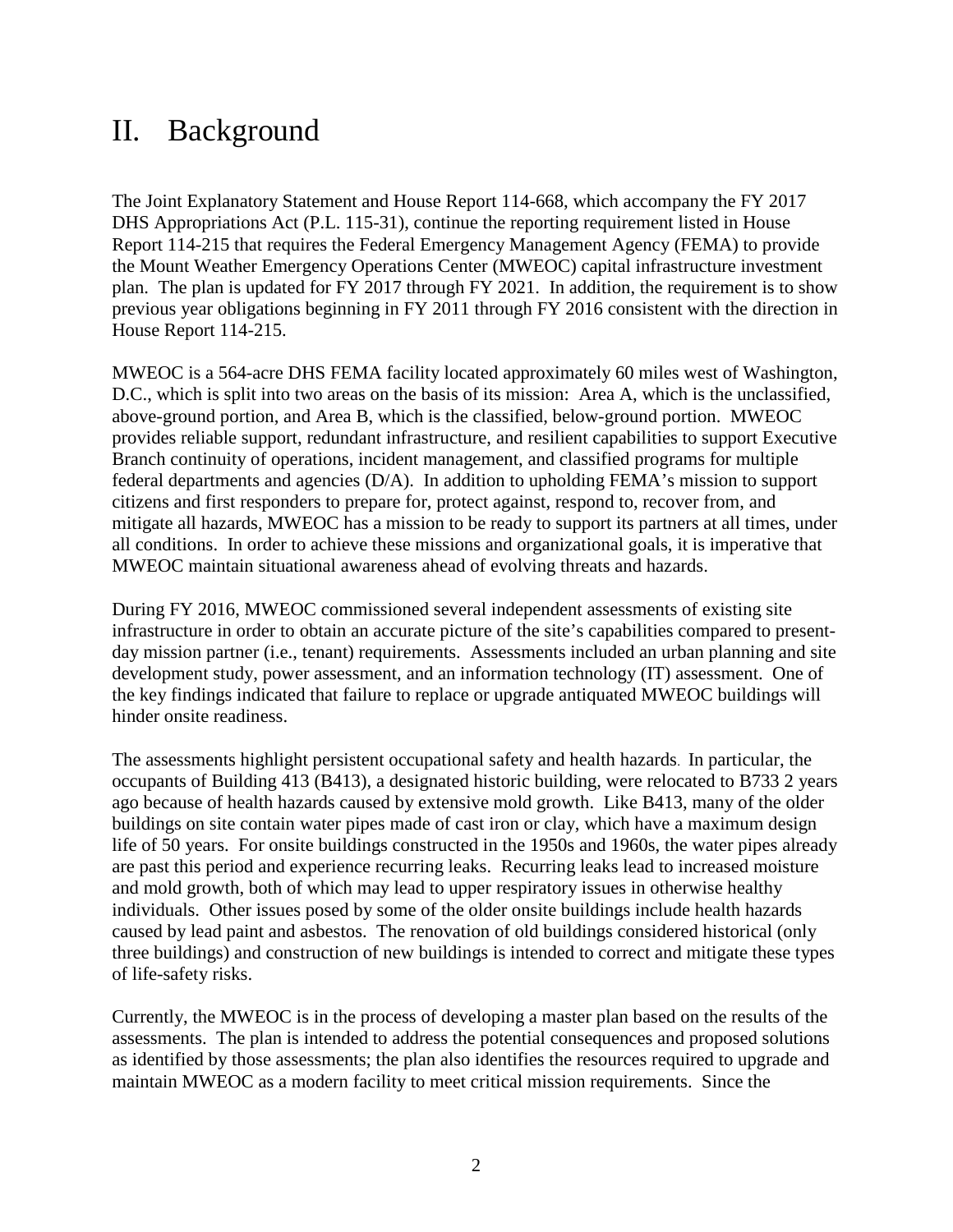assessments were conducted in FY 2016, this is the first attempt to align the identified needs with resources as well as mission partner requirements.

The new master plan and roadmap will outline the next phase of MWEOC's planned infrastructure refurbishment, building on existing improvement plans. Much of the present infrastructure at MWEOC dates back to the early- or mid-20th century, and significant changes—such as construction, renovation, modernization, and improvements—are needed. Executing the necessary capital infrastructure investment will allow MWEOC to meet presentday requirements, maintain current continuity operations, enable and maintain new technologies, and maintain a vigilant readiness posture.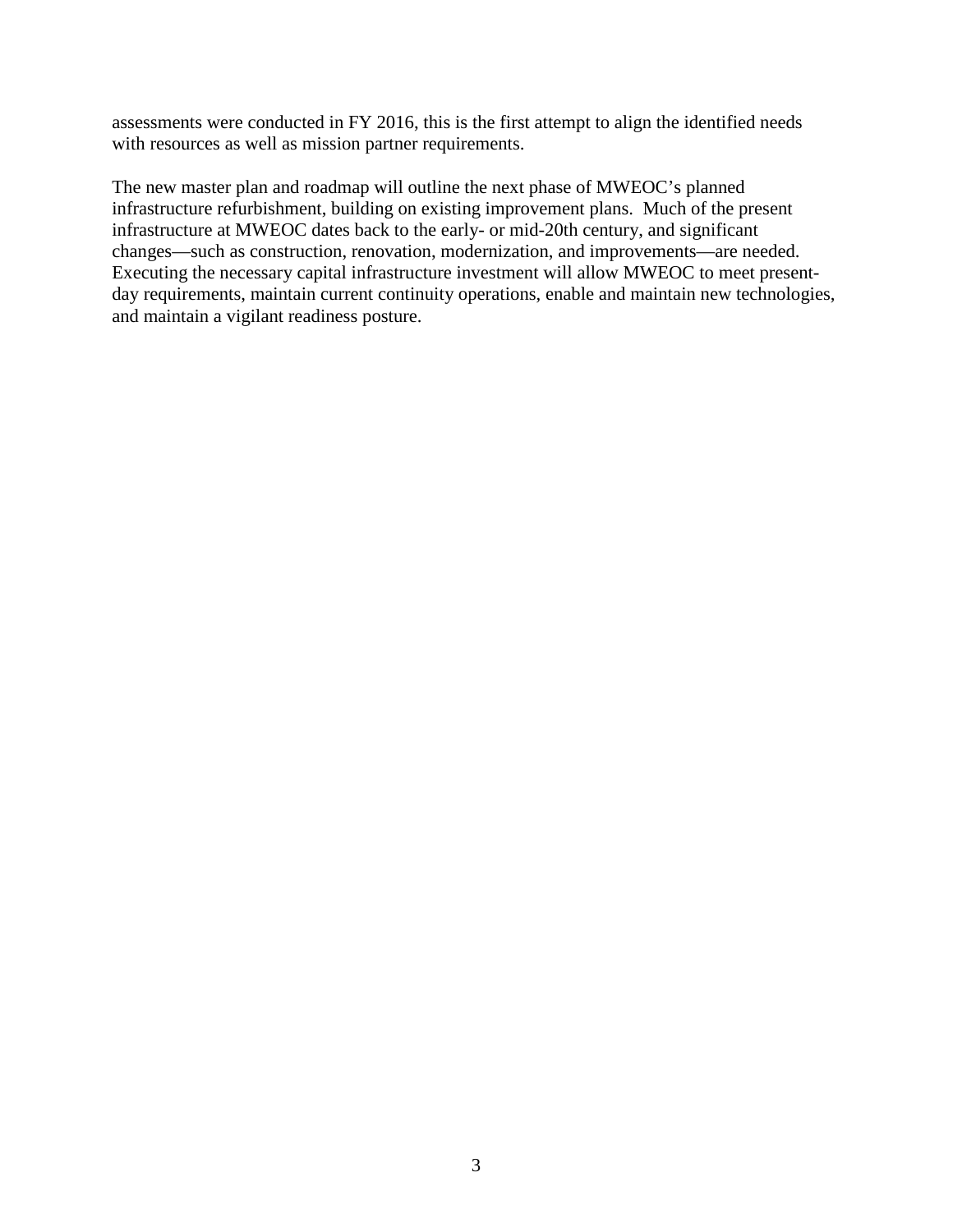# <span id="page-7-0"></span>III. Capital Infrastructure Investment Obligation History (FY 2011–FY 2016)

The MWEOC appropriation is 2-year money for capital improvement projects. MWEOC's historical obligation plan has slipped because of delayed timelines due to changing requirements in design and acquisition schedules. For example, approximately \$24 million was carried over from FY 2016 to FY 2017; this figure was for a combination of funding for Office Building #1 Construction, IT site improvements, and IT operations and maintenance (O&M). Changes in design requirements, planned project sequencing, and scheduled O&M requirements necessitated the carryover. Moving forward in the master plan, MWEOC plans to obligate the majority of its funding in the year that it is appropriated.

| Appropriated funds expended during FYs 2011–2016 for construction and infrastructure total     |
|------------------------------------------------------------------------------------------------|
| approximately \$131.3 million; this includes, but is not limited to, the following activities: |

|                                          | FY2011       | FY2012       | <b>FY2013</b>            | FY2014                   | <b>FY2015</b>                  | <b>FY2016</b>  |
|------------------------------------------|--------------|--------------|--------------------------|--------------------------|--------------------------------|----------------|
| <b>Funds Appropriated</b>                | \$12,000,000 | \$12,000,000 | \$22,000,000             | \$29,000,000             | \$30,000,000                   | \$27,500,000   |
|                                          |              |              |                          |                          |                                |                |
| <b>Funds Obligated</b>                   |              |              |                          |                          |                                |                |
| <b>Environmental Compliance</b>          | \$           | \$<br>16,391 | \$                       | \$                       | \$<br>$\overline{\phantom{0}}$ | \$             |
| Fire Sprinklers Area A                   |              | 74,000       | $\overline{\phantom{a}}$ | ٠                        | $\overline{\phantom{a}}$       |                |
| <b>Health Unit</b>                       |              | 17,557       | $\qquad \qquad -$        | $\overline{\phantom{0}}$ | $\overline{\phantom{a}}$       |                |
| Project RIP III                          | 109,000      | 207,611      |                          | $\overline{\phantom{0}}$ | $\overline{\phantom{a}}$       |                |
| IT Site Improvements                     | 714,000      | 2,288,836    | 4,791,151                | 16,678,267               | 20,661,087                     | 2,902,407      |
| Design/Build Mulitpurpose Bldg           |              | 1,265,277    | 19,582                   |                          | $\overline{\phantom{a}}$       |                |
| Logistics Center                         |              | 4,113,000    | 5,842,682                |                          | $\overline{\phantom{a}}$       |                |
| Area A Water Distribution                |              |              | 1,303,230                | 2,161,047                | $\overline{\phantom{a}}$       |                |
| <b>River Line Pumps</b>                  |              | 700,000      |                          |                          | $\overline{\phantom{a}}$       |                |
| Generator & Elec Upgrades                | 9,600,000    | 1,080,352    |                          |                          | $\overline{\phantom{a}}$       |                |
| Underground dis/utilities Area A         | 645,000      | 200,000      |                          |                          |                                |                |
| Design/Construct Sewage Treatment Plant  |              | 500,000      | $\overline{\phantom{a}}$ | 365,299                  | 8,842,563                      | 143,626        |
| <b>Public Safety Bldg</b>                |              | 599,975      |                          | 9,439,154                | 227,152                        | 499,399        |
| Coop Reno/Ops                            |              |              | 4,343,674                | 28,435                   |                                |                |
| Design/Contruct HVAC                     |              |              | 4,500,000                |                          |                                |                |
| Design/Contruct Office Bldg #1           |              |              |                          | $\blacksquare$           | $\blacksquare$                 | 1,205,743      |
| Design/Contruct for code compliance B413 |              |              | $\overline{\phantom{a}}$ | -                        | $\overline{\phantom{a}}$       | 600,000        |
| Olney Investment                         | 931,064      | 932,000      |                          |                          |                                |                |
| <b>Total Obligations</b>                 | \$11,999,064 | \$11,994,999 | \$20,800,318             | \$28,672,203             | \$29,730,802                   | Ś<br>5,351,175 |

#### *FYs 2011–2016 Key Milestone Events*

- Executed electric infrastructure upgrades: Replaced electrical generators, made electromagnetic protection enhancements, replaced the electrical distribution system, modernized the control room, and upgraded the facility fire alarm system.
- Executed Area B (i.e., below-ground, classified area) mechanical infrastructure upgrade.
- Improved Area A (i.e., above-ground, unclassified area) power/infrastructure, to include all new underground power distribution, substations, backup power plant, and water distribution.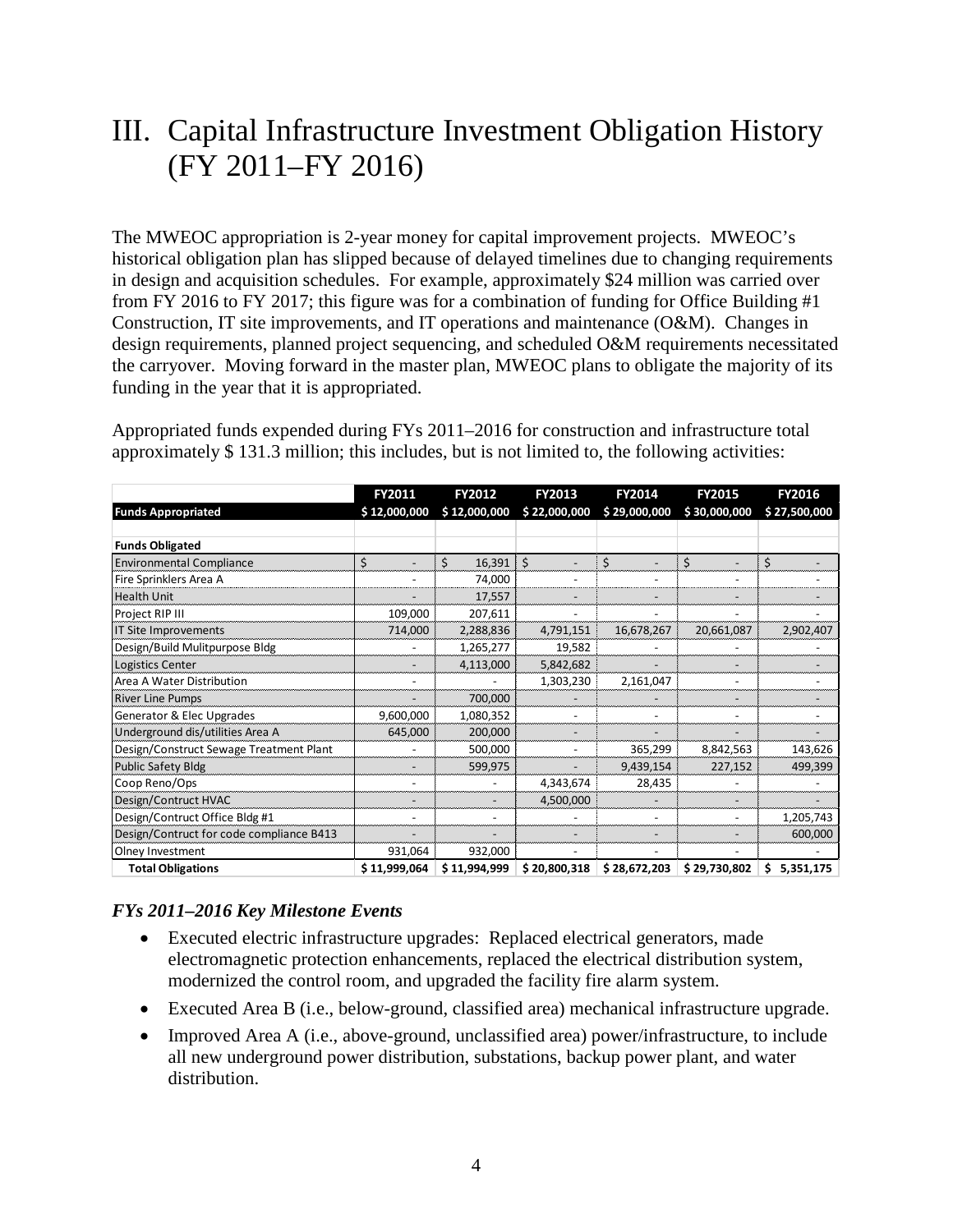- Designed, constructed, and activated a 100,000 square-foot multipurpose building (B433) that includes a full-service cafeteria, dual-purpose meeting/training space, the first 100 person classified conference center, administrative and leasable office space, a computer lab, and a workout facility.
- Designed and constructed the 23,000 square-foot public safety building that integrates the capabilities of the MWEOC Fire and Rescue Department and Health Unit into one location; activated in FY 2017.
- Designed and constructed the 18,000 square-foot remote logistics center; activated in FY 2017.
- Designed and initiated construction of a new sewage treatment plant; activated in FY 2017.
- Began executing the mandate to implement the four IT modernization projects:
	- Project 1 (Complete): Construction and delivery of highly available governmentowned connectivity.
	- Project 2 (96-percent complete): Repair and upgrade of existing outside plant (OSP) cabling infrastructure.
	- Project 3 (96-percent complete): Design/build facility optical transport system (OTS) to support communications circuit delivery.
	- Project 4 (75-percent complete): Facility system enhancement and integration.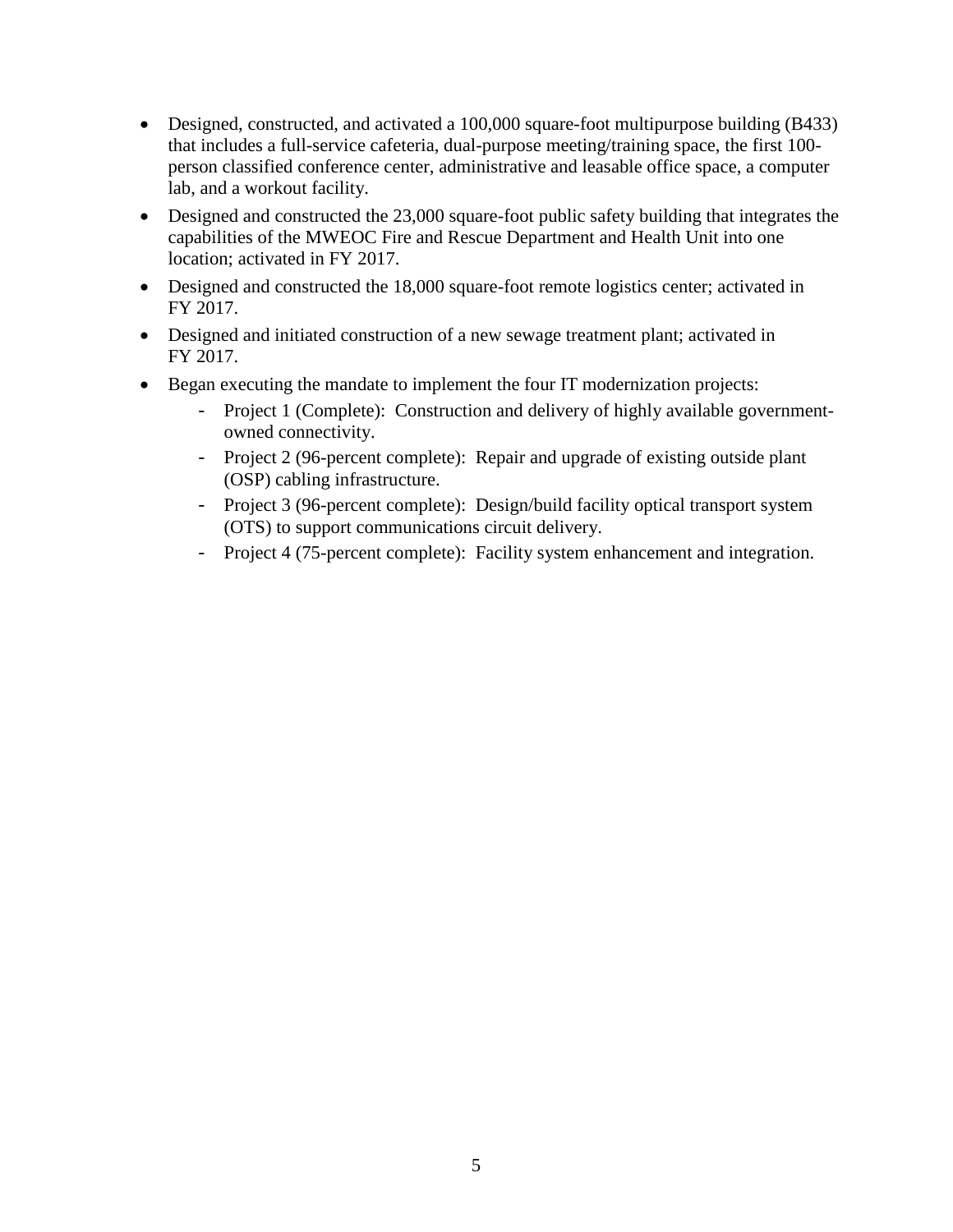# <span id="page-9-0"></span>IV. Capital Infrastructure Investment Plan (FY 2017– FY 2021)

MWEOC is undergoing a significant infrastructure upgrade, which includes demolishing and replacing out-of-date buildings in order to address public health and safety concerns as well as enabling the facilities to continue supporting modern technology and present-day federal D/A requirements. The MWEOC capital improvement plan prioritizes projects that support the national continuity missions of DHS, FEMA, and other D/As that are responsible for addressing critical health, safety, and security issues. The project timelines incorporate a logical approach to repairing and rebuilding facilities and to addressing cascading project requirements. Through significant process improvement efforts, MWEOC has streamlined many of its internal financial and acquisition processes to allow more rapid use of and accountability over larger projects while maintaining operational capabilities. The FY 2019–FY 2021 projections are approximately \$37.4 million per year. These projections will be assessed during the annual budget process and are subject to change.

| <b>Project Description</b>               | o<br>n | FY 2017      | <b>FY 2018</b> | FY 2019 - 2021 |
|------------------------------------------|--------|--------------|----------------|----------------|
| Construct Ofc. Bldg. #1                  |        | 11, 194, 184 |                |                |
| Design/Construct Maint. Bldg.            |        | 1,400,000    | 16,000,000     |                |
| Renovate for Code Compliance B413        |        |              | 6,943,722      |                |
| Design/Renovate for Code Compliance B405 | 4      | 800,000      | 13,000,000     |                |
| IT Site Improvements/IT O&M              |        | 2,105,816    | 1,500,000      |                |
| Roadway/Infrastructure/Security          | 6      |              | 3,800,000      |                |
|                                          |        | 15,500,000   | 41,243,722     | 112.344.000    |

#### *FY 2017 Key Milestone Events*

- Activated sewage treatment plant
- Activated logistics building
- Activated public safety building (B921)
- Designed/constructed new office building (B437)
- Designed renovation of historic building (B405)
- Designed/constructed maintenance building
- Completed repair and upgrade to existing OSP cabling infrastructure
- Completed design/build facility OTS to support communications circuit delivery
- Installed private branch exchange
- Installed base for land mobile radio

#### *FY 2018 Planned Key Milestone Events*

- Construct new office building (B437)
- Design renovation of historic building (B413)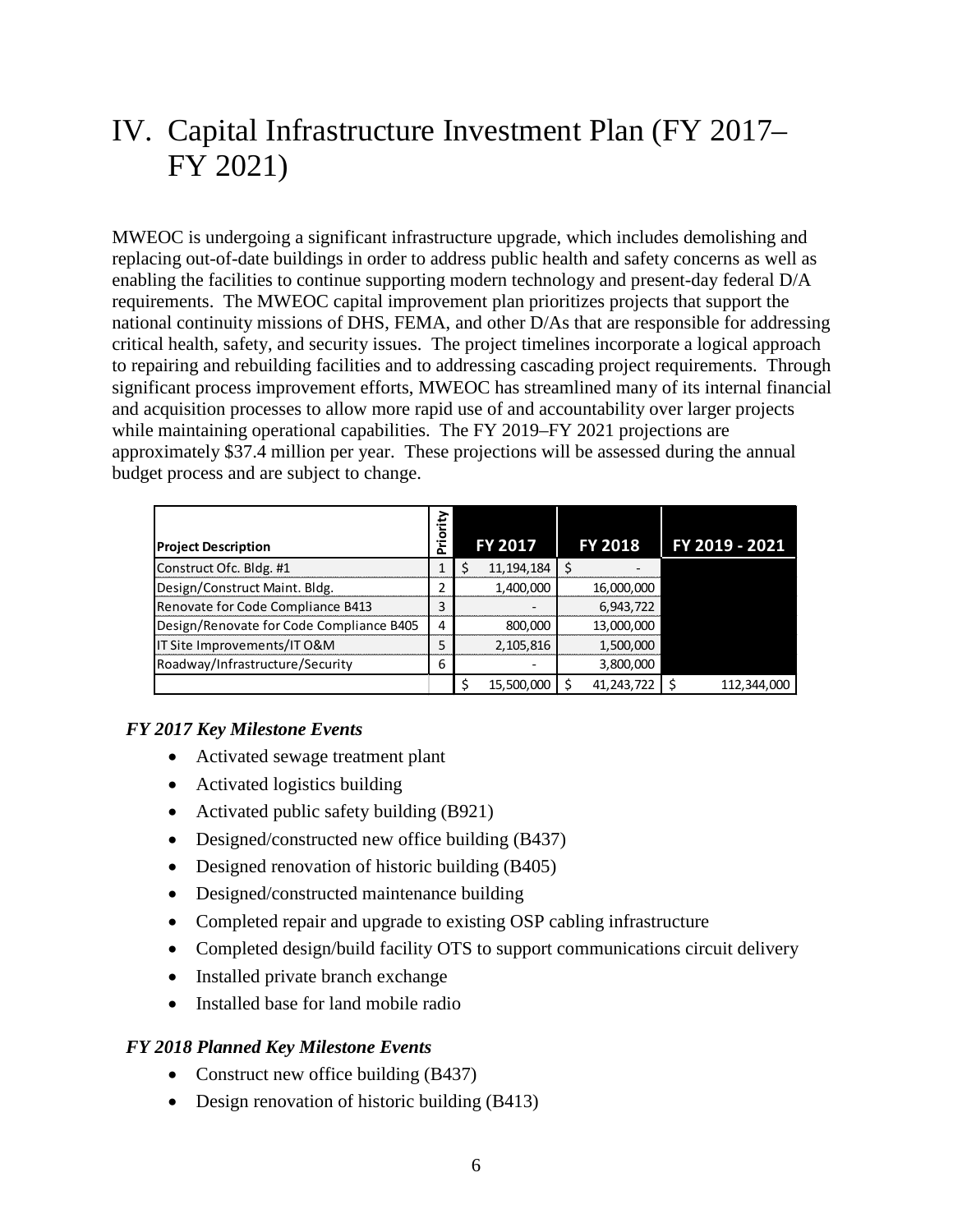- Design and begin construction/renovation of historic office building (B405)
- Design and begin construction of maintenance building
- Execute upgrades to the MWEOC IT and communication systems infrastructure
- Complete facility system enhancement and integration
- Initiate roadway/infrastructure/security (perimeter fence) project

#### *FY 2019 Planned Key Milestone Events*

- Complete construction/renovation of historic building (B413)
- Continue construction/renovation of historic office building (B405)
- Continue construction of maintenance building
- Design security/police building
- Complete IT O&M
- Design office building #2
- Continue roadway/infrastructure/security (perimeter fence) project
- Implement classified requirements

#### *FY 2020 Planned Key Milestone Events*

- Complete construction/renovation of historic office building (B405)
- Continue construction of maintenance building
- Construct security/police building
- Construct office building #2
- Design office building #3
- Continue roadway/infrastructure/security (perimeter fence) project
- Implement classified requirements

#### *FY 2021 Planned Key Milestone Events*

- Complete construction of maintenance building
- Complete construction of security/police building
- Complete construction of office building #2
- Construct office building #3
- Continue roadway/infrastructure/security project
- Implement classified requirements